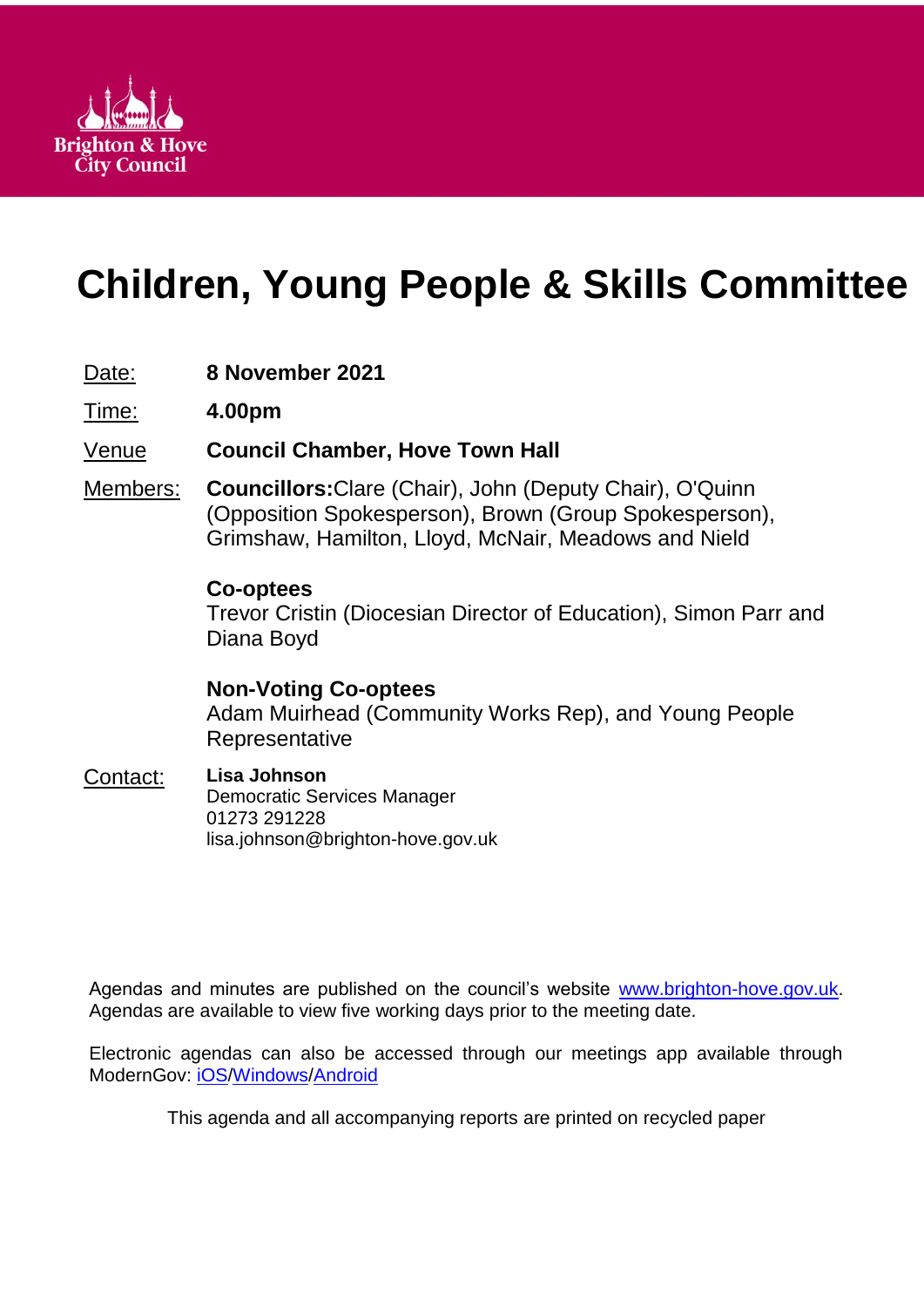### **PART ONE Page**

#### **29 PROCEDURAL BUSINESS**

**(a) Declaration of Substitutes:** Where Councillors are unable to attend a meeting, a substitute Member from the same Political Group may attend, speak and vote in their place for that meeting.

#### **(b) Declarations of Interest:**

- (a) Disclosable pecuniary interests;
- (b) Any other interests required to be registered under the local code;
- (c) Any other general interest as a result of which a decision on the matter might reasonably be regarded as affecting you or a partner more than a majority of other people or businesses in the ward/s affected by the decision.

In each case, you need to declare

- (i) the item on the agenda the interest relates to;
- (ii) the nature of the interest; and
- (iii) whether it is a disclosable pecuniary interest or some other interest.

If unsure, Members should seek advice from the committee lawyer or administrator preferably before the meeting.

**(c) Exclusion of Press and Public:** To consider whether, in view of the nature of the business to be transacted, or the nature of the proceedings, the press and public should be excluded from the meeting when any of the following items are under consideration.

*NOTE: Any item appearing in Part Two of the Agenda states in its heading the category under which the information disclosed in the report is exempt from disclosure and therefore not available to the public.*

*A list and description of the exempt categories is available for public inspection at Brighton and Hove Town Halls.*

#### **30 MINUTES 7 - 18**

To consider the minutes of the meeting held on 13 September 2021 (copy attached)

## **31 CHAIR'S COMMUNICATIONS**

**32 CALL OVER**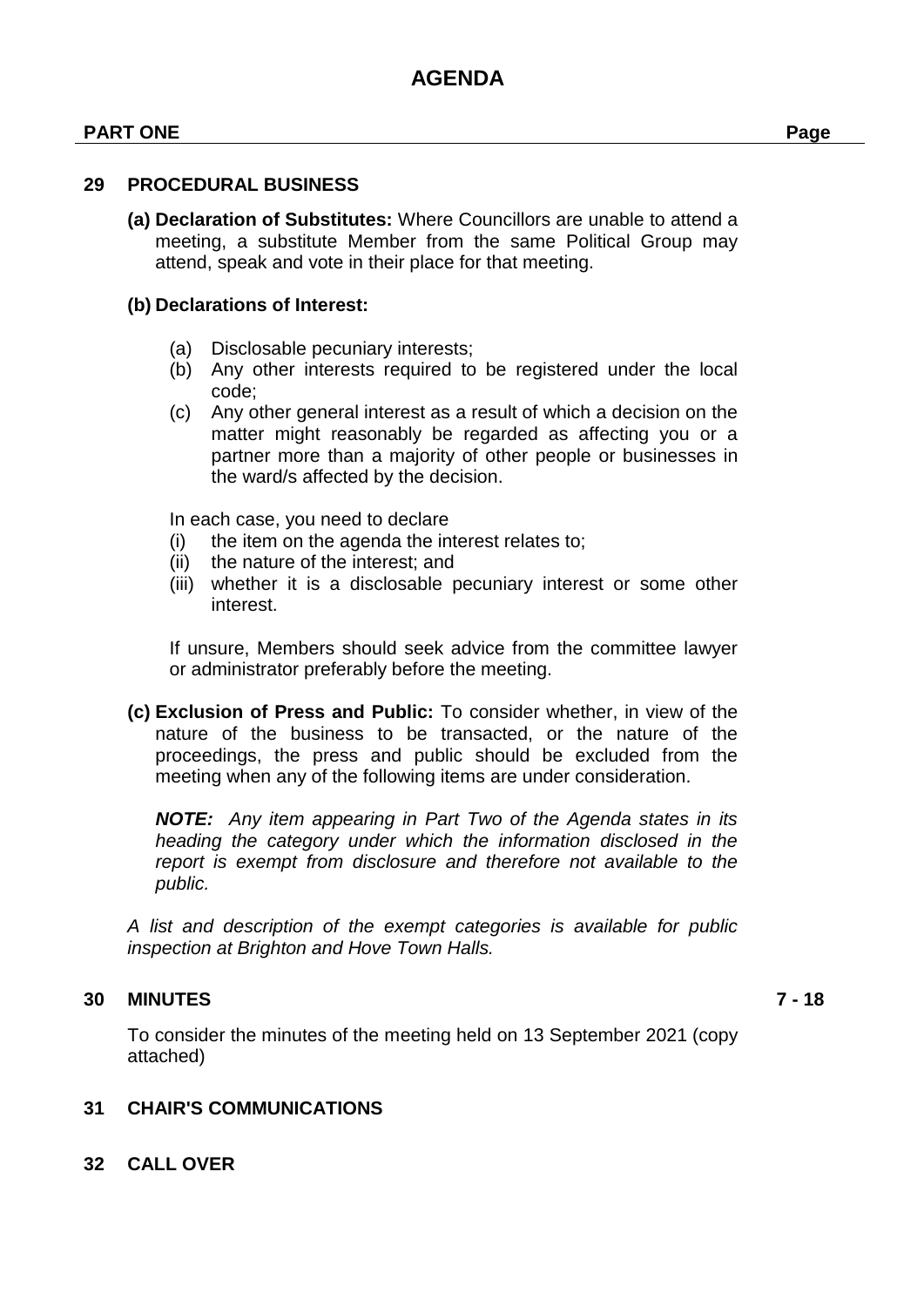#### **33 PUBLIC INVOLVEMENT**

To consider the following matters raised by members of the public:

- (a) **Petitions:** to receive any petitions presented to the full council or at the meeting itself;
- (b) **Written Questions:** to receive any questions submitted by the due date of 12 noon on the 31 October 2021;
- (c) **Deputations:** to receive any deputations submitted by the due date of 12 noon on the 31 October 2021.

#### **34 MEMBER INVOLVEMENT**

To consider the following matters raised by Councillors:

- (a) **Petitions:** to receive any petitions submitted to the full Council or at the meeting itself;
- (b) **Written Questions:** to consider any written questions;
- (c) **Letters:** to consider any letters;
- (d) **Notices of Motion:** to consider any Notices of Motion referred from Council or submitted directly to the Committee.

## **35 HOLIDAY SUPPORT FOR SEND CHHILDREN**

Presentation by Assistant Director Health SEN & Disabilities

#### **36 AN UPDATE AND REVIEW OF FOUNDATION FOR OUR FUTURE 19 - 28**

Report of the Executive Director Families Children & Learning (copy attached)

*Contact Officer: Anna Gianfrancesco Tel: 01273 293966 Ward Affected: All Wards*

## **37 MAKE YOUR MARK CAMPAIGN UPDATE 29 - 32**

Report of the Executive Director Families Children & Learning (copy attached)

*Contact Officer: Tracie James Ward Affected: All Wards*

## **38 SCHOOL ADMISSION ARRANGEMENTS 2023-2024**

Report of the Executive Director Families Children & Learning (copy to follow)

## **39 PROPOSAL TO RELOCATE WEST HOVE INFANT SCHOOL 33 - 54**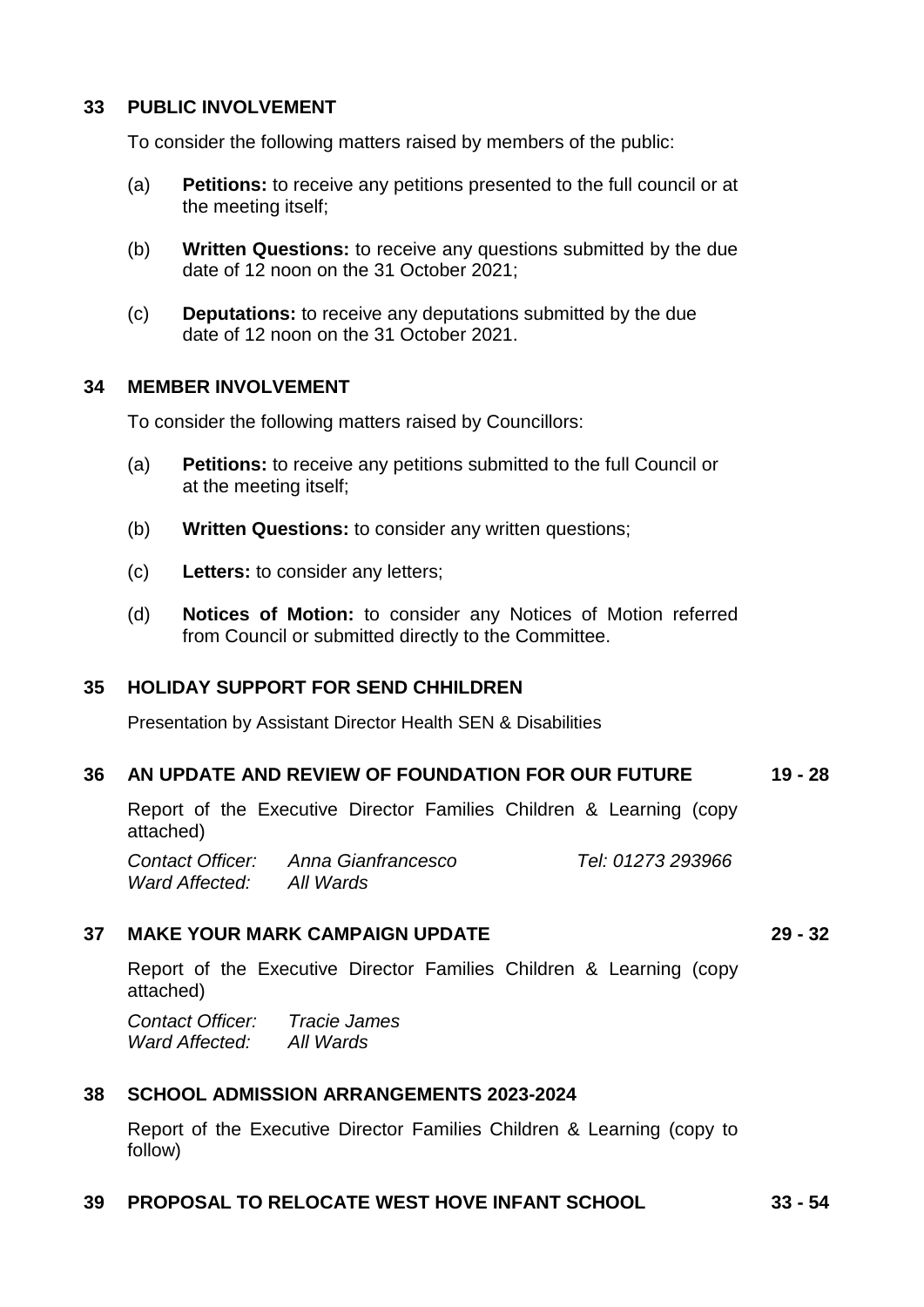|                                                    | Report of the Executive Director Families Children & Learning (copy<br>attached) |                                  |                   |           |  |
|----------------------------------------------------|----------------------------------------------------------------------------------|----------------------------------|-------------------|-----------|--|
|                                                    | Contact Officer:<br>Ward Affected: All Wards                                     | Richard Barker                   | Tel: 01273 290732 |           |  |
| <b>PAY PROGRESSION FOR STAFF IN SCHOOLS.</b><br>40 |                                                                                  |                                  |                   | $55 - 60$ |  |
|                                                    | Report of the Executive Director Families Children & Learning                    |                                  |                   |           |  |
|                                                    |                                                                                  | Contact Officer: Kenneth Simpson | Tel: 01273 291355 |           |  |
| 41                                                 | <b>SCHOOL OFSTED PRESENTATION</b>                                                |                                  |                   | 61 - 66   |  |
|                                                    | Narhal Hndata                                                                    |                                  |                   |           |  |

*Verbal Update* 

# **42 ITEMS REFERRED FOR COUNCIL**

To consider items to be submitted to the 16 December 2021 Council meeting for information.